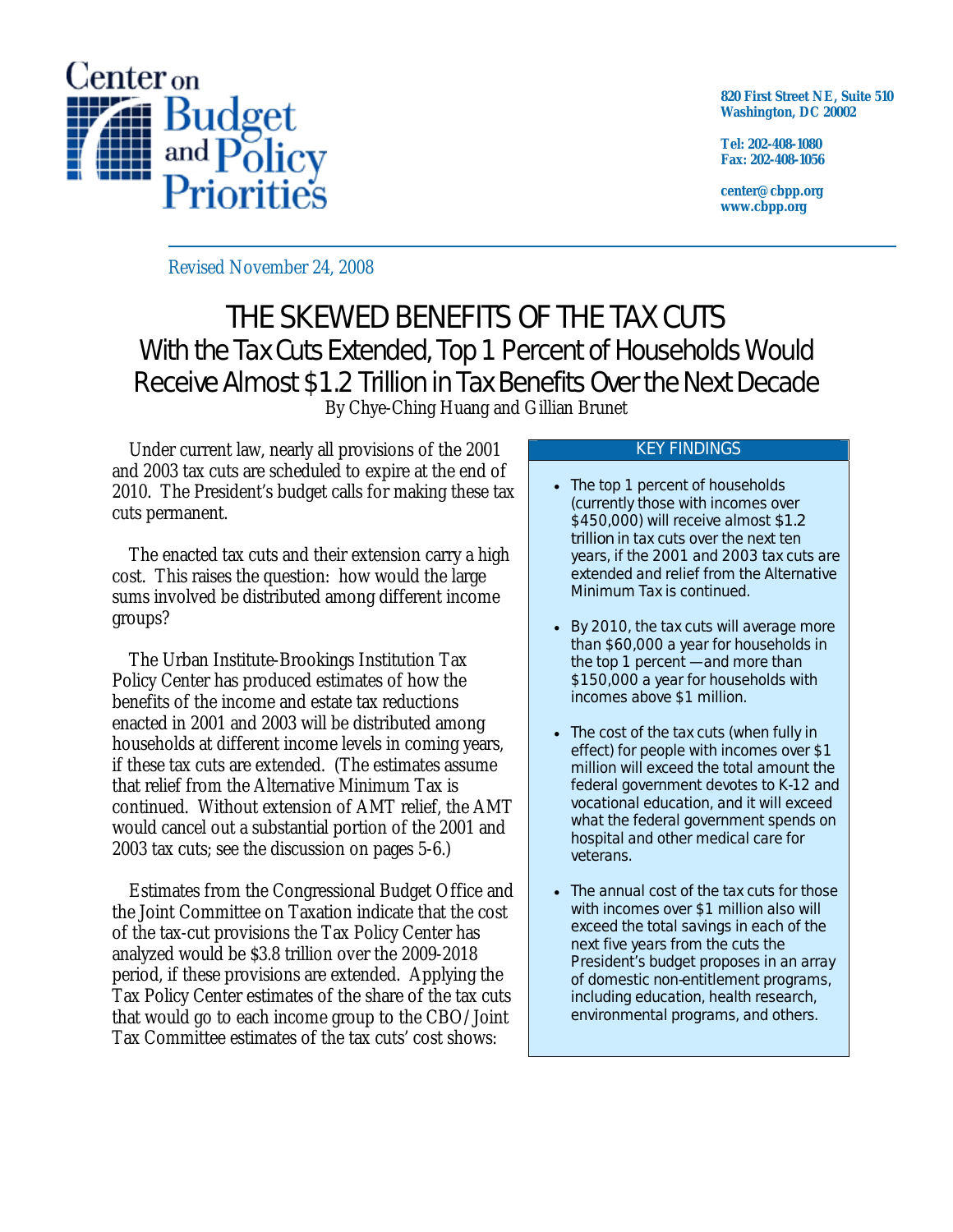| Table 1: Distribution of the Tax Cuts, 2009-2018 |                                           |                  |  |  |  |  |  |  |
|--------------------------------------------------|-------------------------------------------|------------------|--|--|--|--|--|--|
| Income Group                                     | Dollar Amount<br>(In Billions of Dollars) | Percentage Share |  |  |  |  |  |  |
| Lowest 20 percent                                | \$18                                      | $0\%$ *          |  |  |  |  |  |  |
| Second 20 percent                                | 161                                       | 4%               |  |  |  |  |  |  |
| Middle 20 percent                                | 283                                       | 8%               |  |  |  |  |  |  |
| Fourth 20 percent                                | 508                                       | 14%              |  |  |  |  |  |  |
| Top 20 percent                                   | 2,779                                     | 74%              |  |  |  |  |  |  |
| Total                                            | 3,749                                     | 100%             |  |  |  |  |  |  |
| Top 1 percent                                    | 1,156                                     | 31%              |  |  |  |  |  |  |
| Above \$1 million                                | 825                                       | 22%              |  |  |  |  |  |  |

Source: CBPP calculations based on Joint Tax Committee, CBO, and Tax Policy Center data. \* Less than 0.5 percent.

- From 2009 through 2018, households with annual incomes of more than \$1 million a group that comprises the highest income 0.3 percent of the population — would receive \$825 billion in tax cuts. This represents 22 percent of the total value of the tax cuts over the period.
- Nearly \$1.2 trillion in tax cuts would go to the top 1 percent of households, a group with annual incomes above \$450,000 in 2008. The highest income *1 percent* of households thus would receive *nearly one third* of the tax cuts' total value.
- The bottom 60 percent of households would receive 12 percent of the tax cuts' value, or well under half the amount that would go to the top 1 percent. (See Table 1; for year-by-year detail, see the appendix tables.)

# The Distribution of the Tax Cuts When They Are Fully in Effect

Fiscal year 2012 is the first year in which the costs of choosing to extend the 2001 and 2003 tax cuts would be fully felt. It is informative to consider how the benefits of the tax cuts would be distributed in that year.

- In fiscal year 2012, the cost of the income and estate tax cuts examined by the Tax Policy Center would amount to \$346 billion.
- Taxpayers with incomes above \$1 million would receive tax cuts worth \$76 billion, a little over one fifth of the tax cuts' total value in 2012. The average tax cut per household for this group would be \$162,000, according to Tax Policy Center estimates.
- The top 1 percent of the population would receive tax cuts totaling \$107 billion, close to one third of the tax cuts' total value. These households would receive tax cuts averaging \$67,000.
- In contrast, the 20 percent of households in the middle fifth of the income scale would receive tax cuts worth \$27 billion in 2012. This is only one fourth of the amount going to the top 1 percent of households, despite the fact that 20 times as many households are in the middle fifth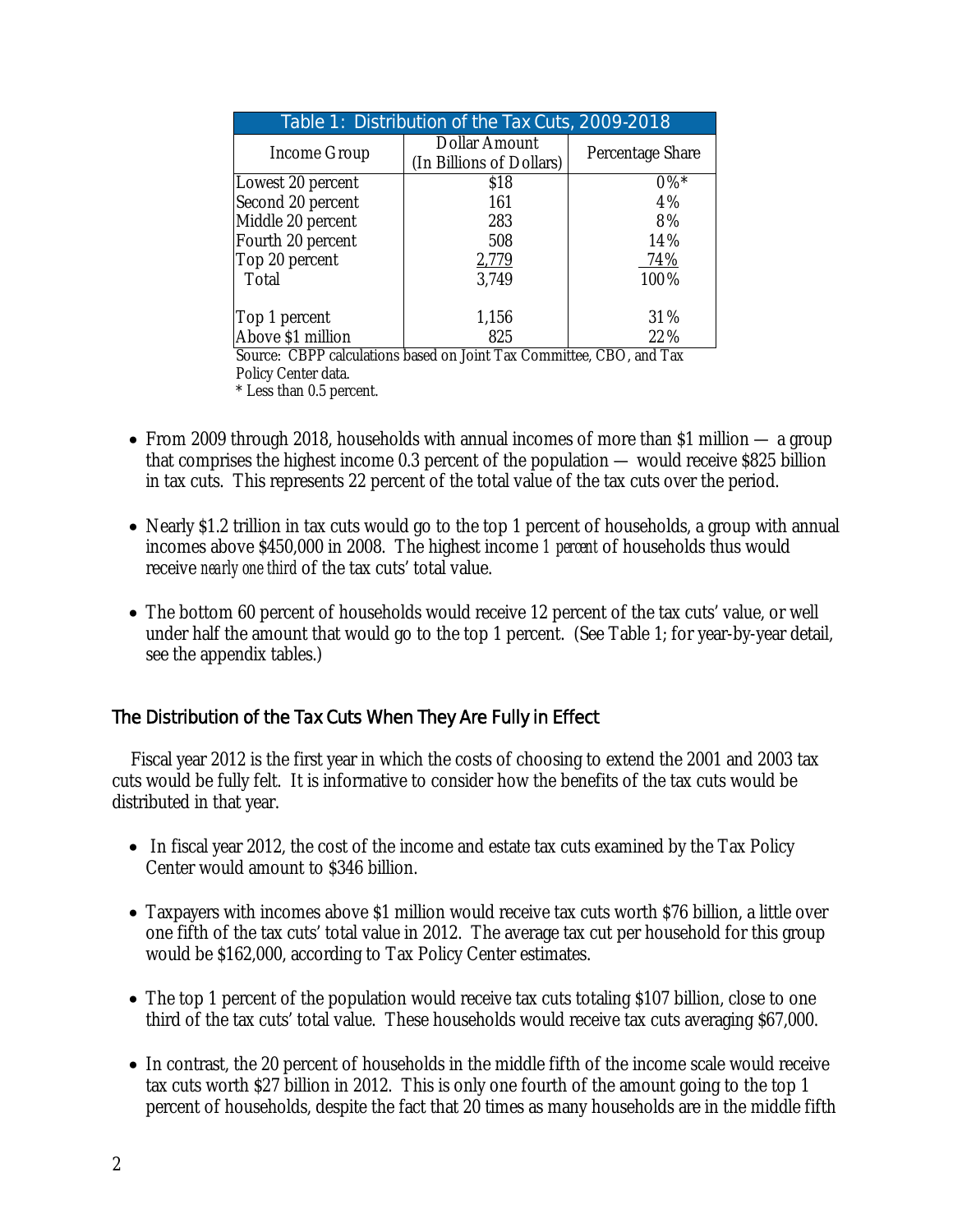of the income scale as are in the top 1 percent. The average tax cut for households in this group would be \$840.

Other measures also show that the benefits of the tax cuts would be very unevenly distributed. Many economists believe the best way to assess the progressivity or regressivity of a tax cut is to compare the percentages by which the tax cut increases the after-tax incomes of different groups of households. This approach tends to make tax cuts going to low-income households appear relatively large, since a tax cut of a specific dollar amount will raise the after-tax income of a lowincome household by a much larger percentage than it will raise the after-tax income of a highincome household.

Even by this measure, the benefits conferred by the 2001 and 2003 tax cuts are much greater for high-income households than for low- and middle-income households. The Tax Policy Center estimates show that in 2012, the tax cuts will boost the after-tax incomes of households with annual pre-tax incomes above \$1 million by 7.5 percent on average. In contrast, the tax cuts will raise the after-tax incomes of households in the middle quintile by 2.3 percent and raise the after-tax incomes of households in the bottom quintile by less than 1 percent (see Table 2). Thus, even if the tax cuts are measured relative to households' incomes, they are worth much more to high-income households than to those in the middle or bottom of the income scale.

| Table 2: Distribution of the Tax Cuts in 2012 |                    |                     |  |  |  |  |  |  |  |
|-----------------------------------------------|--------------------|---------------------|--|--|--|--|--|--|--|
|                                               | Average Tax Cut in | Percent Increase in |  |  |  |  |  |  |  |
| Income Group                                  | <b>Dollars</b>     | After-Tax Income    |  |  |  |  |  |  |  |
| Lowest 20 percent                             | \$45               | $0.5\%$             |  |  |  |  |  |  |  |
| Second 20 percent                             | 470                | 2.1%                |  |  |  |  |  |  |  |
| Middle 20 percent                             | 840                | 2.3%                |  |  |  |  |  |  |  |
| Fourth 20 percent                             | 1,500              | 2.4%                |  |  |  |  |  |  |  |
| Top 20 percent                                | 8,000              | 4.6%                |  |  |  |  |  |  |  |
|                                               |                    |                     |  |  |  |  |  |  |  |
| Top 1 percent                                 | 67,000             | 6.8%                |  |  |  |  |  |  |  |
| Above \$1 million                             | 162,000            | 7.5%                |  |  |  |  |  |  |  |

Source: Tax Policy Center

-

Moreover, these estimates, which show all groups of households receiving at least some small benefit from the tax cuts, do not take into account the fact that the tax cuts ultimately must be paid for. As former Federal Reserve Chairman Alan Greenspan has warned, "If you're going to lower taxes, you shouldn't be borrowing essentially the tax cut… [T]hat over the long run is not a stable fiscal situation."1 Tax Policy Center data indicate that, even if the enacted tax cuts and their extension eventually were paid for through a balanced package of program cuts and progressive tax increases (rather than solely through benefit cuts), the bottom *four fifths of households would likely lose*, on average, from the combination of the tax cuts and the measures needed to finance them.<sup>2</sup> That is, once the need to pay for the tax cuts is taken into account, the 2001 and 2003 "tax cuts" are best

<sup>&</sup>lt;sup>1</sup> Alan Greenspan in "US Representative Jim Nussle (R-IA) Holds Hearings on the Budget and the Economy," FDCH Political Transcripts, September 8, 2004.

<sup>2</sup> See William Gale, Peter Orszag, and Isaac Shapiro, "The Ultimate Burden of the Tax Cuts: Once the Tax Cuts Are Paid for, Low- and Middle-Income Households Likely to Be Net Losers, on Average," Center on Budget and Policy Priorities, June 2, 2004.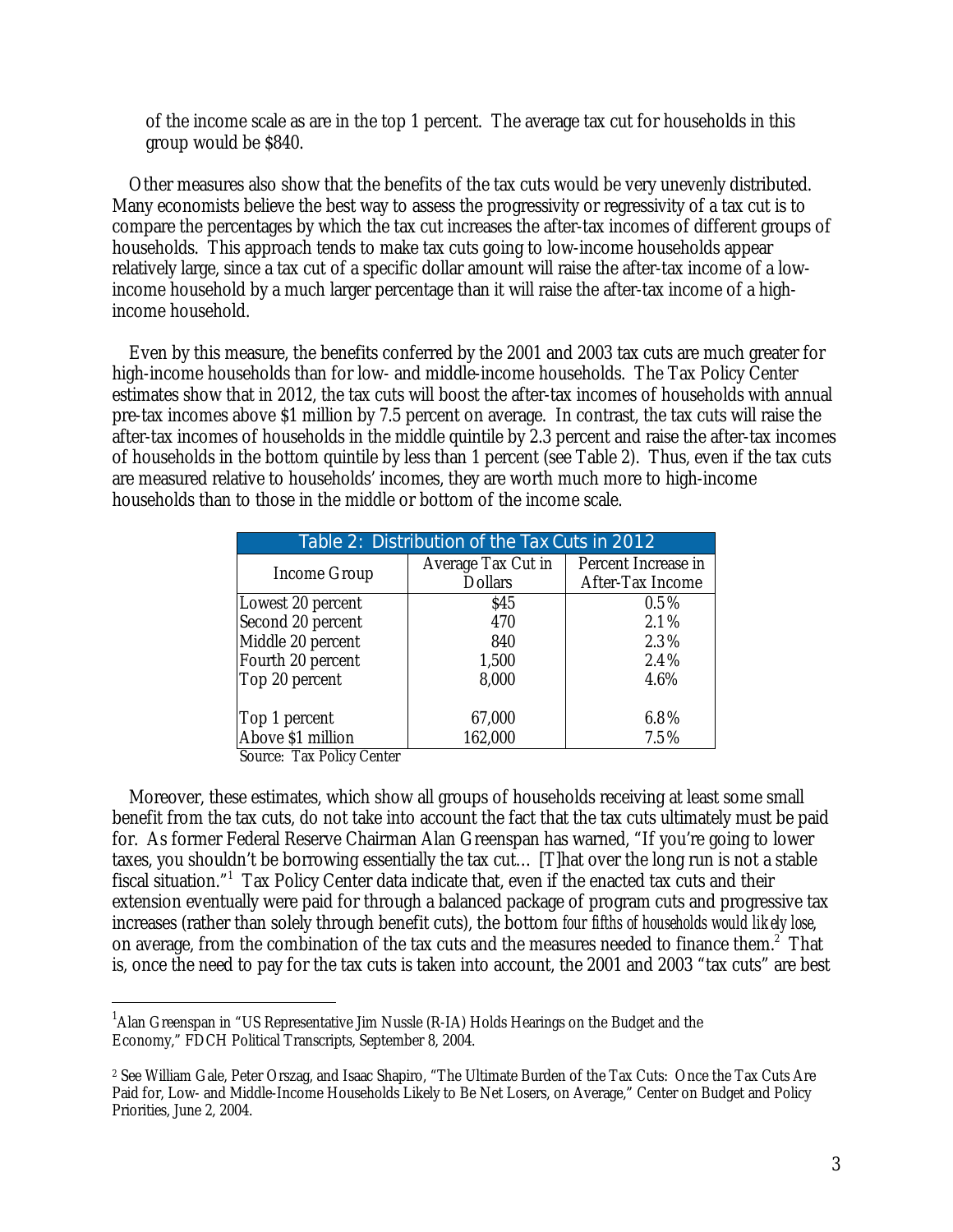seen as net tax cuts for the top 20 percent of households, as a group, financed by net tax increases or benefit reductions for the remaining 80 percent of households, as a group.

# Putting the Cost of the Tax Cuts in Context

When the tax cuts are fully in effect, the cost of the tax cuts going to the very highest income households will be greater, in today's terms, than the amounts spent on various high-priority programs.

• In 2007 terms, the cost of tax cuts for households with annual incomes above \$1 million will exceed what the federal government spent last year on K-12 and vocational education. It similarly will exceed the federal resources dedicated to hospital and other medical care for veterans, as well the resources provided for medical research conducted by the National Institutes of Health (see Figure 1).



• The cost of tax cuts for the highest-income 1 percent of households will exceed the entire 2007 budget of the Department of Education. It similarly will exceed the entire 2007 budget of the Department of Veterans' Affairs. And it will be greater than the *combined* budgets of the Departments of Housing and Urban Development, Energy, and State.

### **The Cost of the Tax Cuts Relative to the Savings from Program Cuts**

The President Bush's budget for 2009 proposed to make permanent the tax cuts enacted in 2001 and 2003. At the same time, President Bush proposed substantial cuts to domestic programs in each of the next five years. In 2009, the President Bush's budget would have cut funding for non-defense nonentitlement programs by about \$7 billion; the proposed cuts included reductions in education programs, health research, environmental programs, and others. In 2009, the cost of tax cuts for households with incomes above \$1 million will be \$52 billion (see Figure 2) — about seven times the size of the savings the President's proposed cuts to domestic discretionary programs will produce.

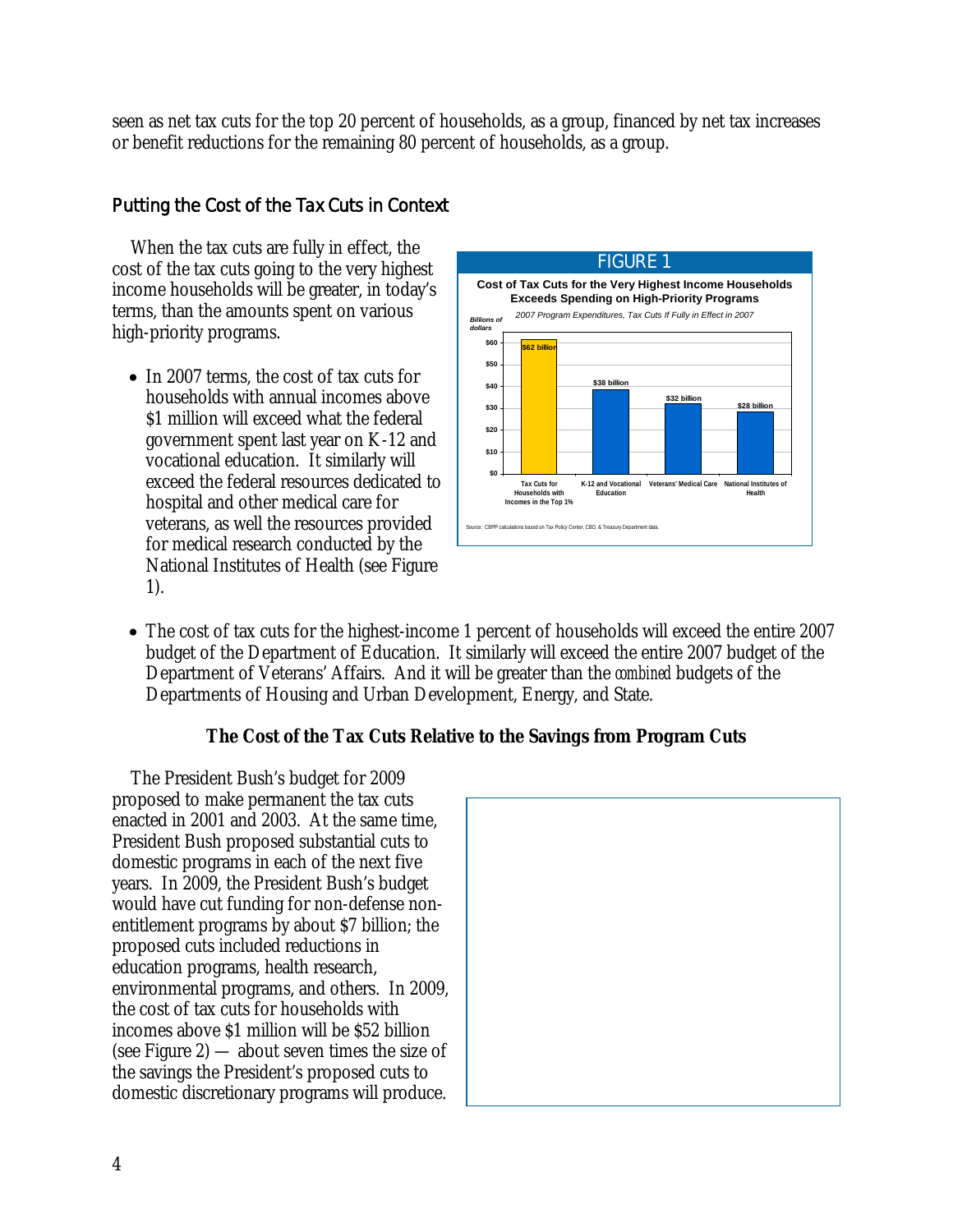#### APPENDIX: FURTHER EXPLANATION OF THE DISTRIBUTIONAL ESTIMATES

This appendix provides a more detailed explanation of the methodology used in this analysis and of our treatment of the Alternative Minimum Tax. It also discusses some of the issues surrounding multi-year distributional estimates. Finally, it provides tables showing the year-by-year distribution of the tax cuts.

#### Methodology

This analysis examines the distribution of the individual income tax and estate tax cuts enacted in 2001 and 2003 and associated Alternative Minimum Tax relief. (See below for a discussion of the AMT.) The Congressional Budget Office and the Joint Committee on Taxation have provided estimates of the cost of these tax cuts and their extension, and the Tax Policy Center has issued estimates of the distribution of the benefits of these provisions. We apply the Tax Policy Center's distributional estimates to the cost estimates provided by CBO and the Joint Tax Committee.<sup>3</sup>

The Tax Policy Center provided estimates of the distribution of the tax cuts by income group for the years 2007, 2010, 2012, and 2017. We constructed approximate distributions for the intervening years. Because not all provisions of the tax cuts take full effect until 2010, we use the 2007 distributional estimates for the years 2008 and 2009. This means that our estimates of the shares of the tax cuts that will go to high-income households in those years are conservative, since several tax provisions that primarily benefit high-income households are phasing in over this period and, as a result, the overall distribution of the tax cuts is becoming gradually more skewed to the top.

For 2011, we take the average of the 2010 and 2012 tax cut shares going to each income group. Similarly, for the years 2013-2016, we smooth the change between the 2012 and 2017 distributional estimates; that is, we change the percentage share going to each group in each of these years by one fifth of the total change in that group's share of the tax cuts between 2012 and 2017 (we apply the same percentage change to compute estimates for 2018). This method approximates the likely changes in the actual distribution over time, which would be steady and gradual (and largely reflect real income growth) once all the tax cut provisions were fully in effect.

#### Our Treatment of the Alternative Minimum Tax

The figures presented in this analysis are estimates of the benefits that the 2001 and 2003 tax cuts and their extension would provide to various income groups, assuming that the Alternative Minimum Tax relief that expired at the end of 2007 were extended.

If AMT relief were *not* extended, much of the value of the 2001 and 2003 tax cuts would be taken back by the AMT. This would occur because taxpayers owe the Alternative Minimum Tax whenever their tax liability, as calculated under the AMT, is higher than their tax liability under the regular income tax. The 2001 and 2003 tax cuts sharply reduced households' tax liability under the regular income tax, without changing the structure of the AMT. As a result, with the tax cuts in place, AMT liability exceeds regular income tax liability for millions of additional households. These

 $\overline{a}$ 

<sup>3</sup> The Tax Policy Center's distributional estimates are for calendar years, while the CBO and Joint Tax Committee cost estimates are for fiscal years. This discrepancy should have only a very small effect on our estimates.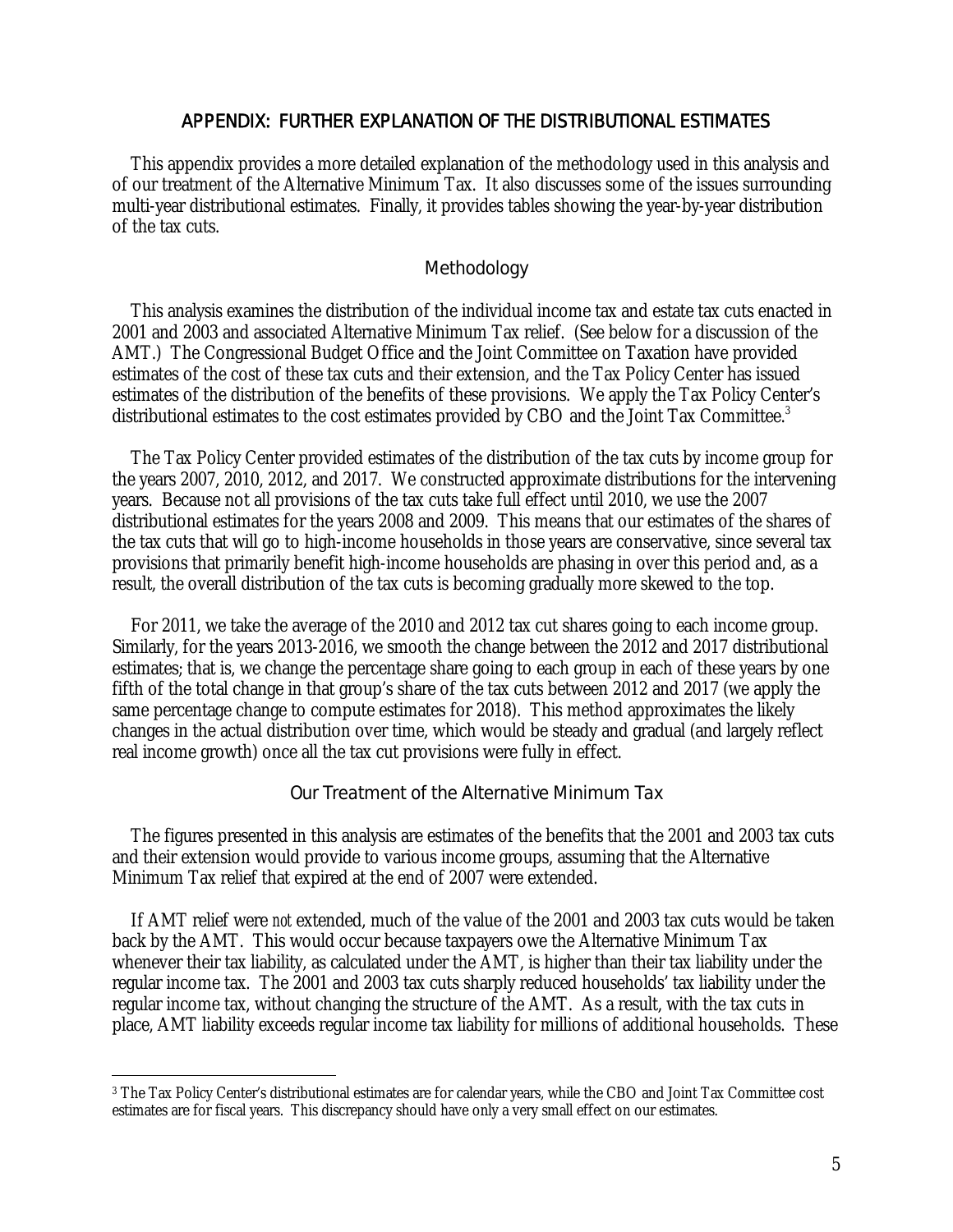households then owe tax based on their AMT and not their regular income-tax liability, and hence do not benefit in full from the tax cuts.

According to the Urban Institute-Brookings Institution Tax Policy Center, the AMT will take back more than a quarter of the President's tax cuts by 2010 if AMT relief is not extended. Put another way, much of the cost of providing AMT relief reflects the cost of providing taxpayers with the full value of the 2001 and 2003 tax cuts. Specifically, CBO estimates that, if the 2001 and 2003 tax cuts are extended, extending AMT relief through 2018 will cost \$1.3 trillion. Tax Policy Center estimates indicate that almost two thirds of that cost reflects the cost of keeping the AMT from canceling out substantial portions of the 2001 and 2003 tax cuts.

The estimates in this analysis include the two thirds of the cost of AMT relief that reflects the cost of providing taxpayers with the full value of the 2001 and 2003 tax cuts. The estimates do not include the smaller portion of AMT relief that reflects the cost of addressing the AMT problem that preexisted the tax cuts.<sup>4</sup>

#### Multi-Year Distributional Estimates

The value of the multi-year distributional estimates presented in this analysis is that they allow us to examine the distribution of the 2001 and 2003 tax cuts over time and to make comparisons between the amounts being spent on tax reductions for households in various income groups and the amounts being spent on other policy goals.

Some may argue that the multi-year distributional estimates presented here are problematic because the composition of income groups changes over time. In other words, the households that will make up the top 1 percent of the population in 2009 are not all the same as the households that will make up the top 1 percent of the population in 2018. To the extent that households experience income changes over the ten-year period, the distribution of the tax cuts over time might be somewhat less skewed than these estimates show.

 The available evidence suggests, however, that most households do not experience dramatic income shifts over the course of a decade. For example, a study that examined economic mobility over the course of the 1990s found that slightly more than half of those households that were in the bottom or top quintiles of the income scale at the beginning of the decade were in that same quintile at the end of the decade, and about three-quarters were in either the same or the next quintile.<sup>5</sup> Another study, by the Congressional Budget Office, compared distributional estimates of tax cuts based on annual measures of income with estimates based on multi-year measures. It concluded that "the choice of either a longitudinal or an annual metric to measure a potential policy's effects

-

<sup>4</sup> In addition, the estimates exclude the business tax cuts enacted in 2001 and 2003, such as Section 179 expensing, and also exclude several small provisions of the 2001 and 2003 tax cuts that were not included in the Tax Policy Center's distributional estimates, such as the education-related tax cuts.

<sup>5</sup> Katharine Bradbury and Jane Katz, "Are Lifetime Incomes Growing More Unequal? Looking at New Evidence on Family Income Mobility," *Federal Reserve Bank of Boston Regional Review,* vol. 12, no. 4, 2002.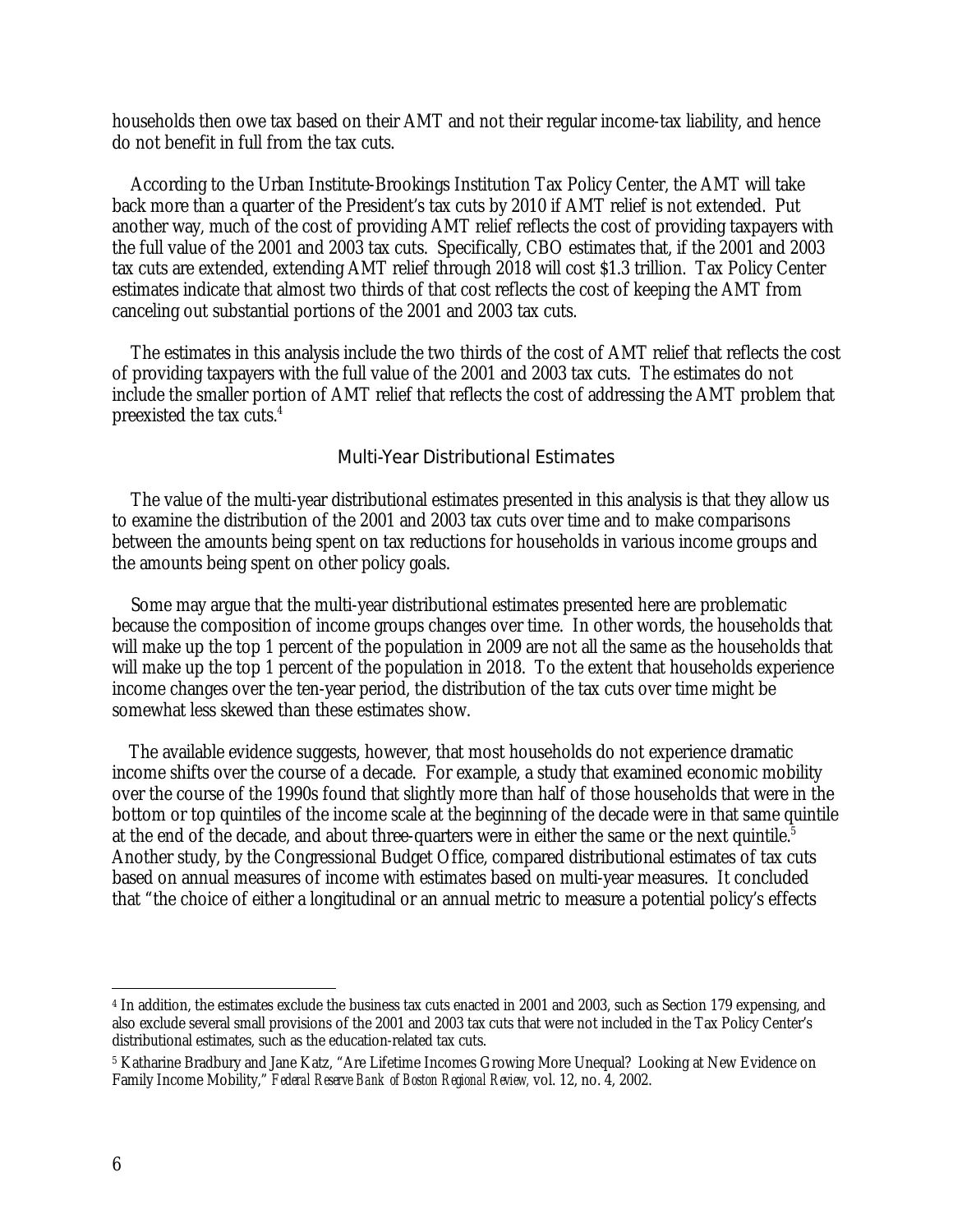would not dramatically shift the overall distribution of any of the changes CBO examined." **6** A study by economists in the Treasury Department's Office of Tax Analysis found similar results.<sup>7</sup>

-

 $^6$  Congressional Budget Office, "Effective Tax Rates: Comparing Annual and Multiyear Measures," January 2005.

 $^7$  James Cilke, Julie-Anne Cronin, Janet McCubbin, James Nunns, and Paul Smith, "Distributional Analysis: A Longer Term Perspective," in *Proceedings of the 93rd Annual Conference on Taxation,* National Tax Association, 2001.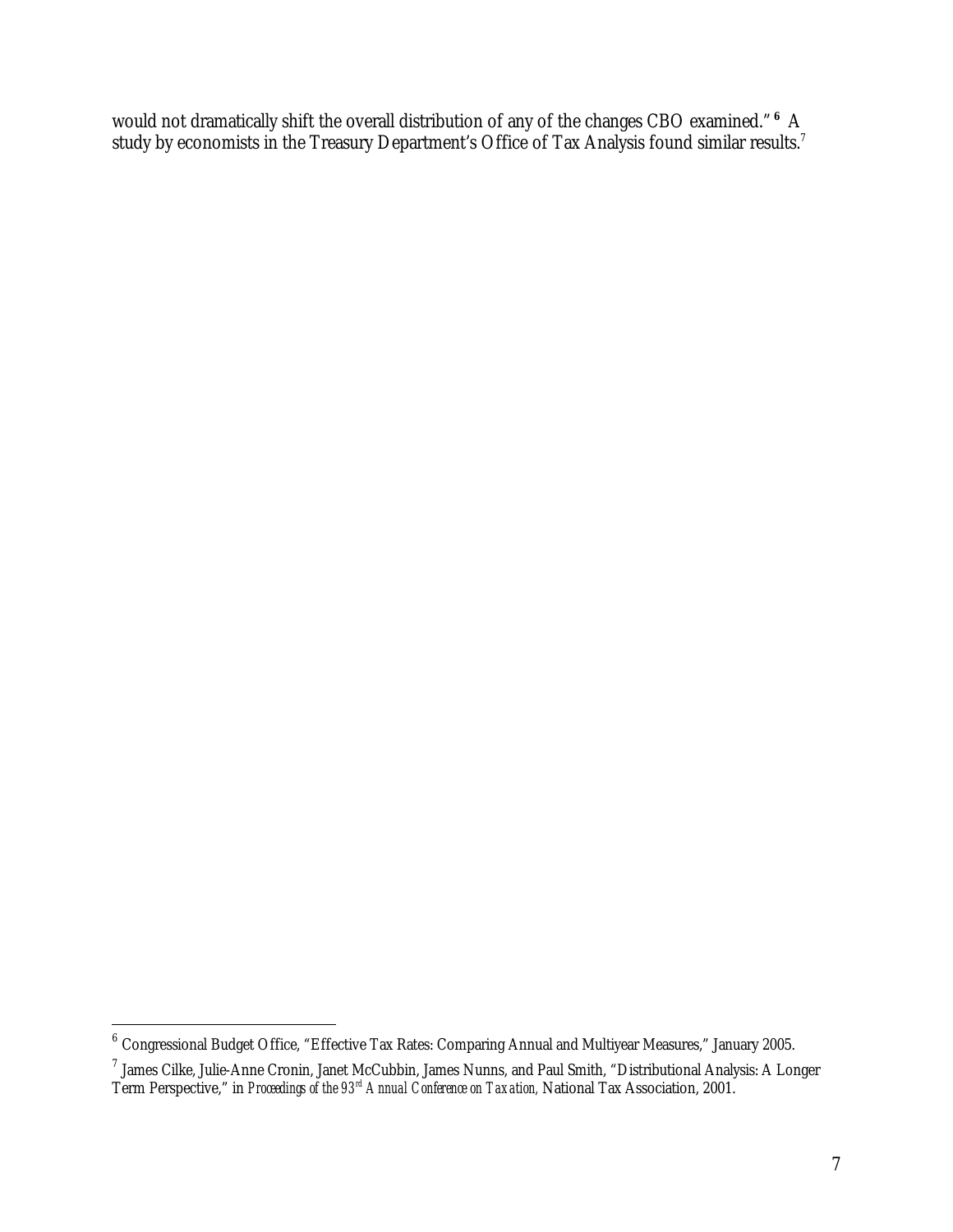|                                                                                      | 2009      | 2010      | 2011       | 2012      | 2013           | 2014           | 2015           | 2016           | 2017         | 2018      | 2009-<br>2018 |
|--------------------------------------------------------------------------------------|-----------|-----------|------------|-----------|----------------|----------------|----------------|----------------|--------------|-----------|---------------|
| Total Cost of Tax Cuts (billions) -2001 and 2003 Tax Cuts and Associated AMT Relief* |           |           |            |           |                |                |                |                |              |           |               |
| Enacted<br>Extended**                                                                | 202<br>61 | 213<br>58 | 119<br>204 | 22<br>324 | 8<br>363       | 8<br>384       | 9<br>404       | 10<br>426      | 11<br>449    | 11<br>472 | 615<br>3,144  |
| Total                                                                                | 263       | 271       | 323        | 346       | 372            | 392            | 414            | 436            | 459          | 483       | 3,759         |
| Dollar Amount by Quintile (in billions of dollars)                                   |           |           |            |           |                |                |                |                |              |           |               |
| Lowest<br>20 Percent                                                                 | 1         | 1         | 1          | 1         | $\overline{2}$ | $\overline{2}$ | $\overline{2}$ | $\overline{2}$ | $\mathbf{3}$ | 3         | 18            |
| Second<br>20 Percent<br>Middle                                                       | 12        | 12        | 14         | 15        | 16             | 17             | 18             | 19             | 19           | 20        | 161           |
| 20 Percent<br>Fourth                                                                 | 24        | 22        | 25         | 27        | 28             | 29             | 30             | 31             | 32           | 33        | 283           |
| 20 Percent                                                                           | 39        | 37        | 44         | 47        | 50             | 53             | 55             | 58             | 61           | 64        | 508           |
| Top<br>20 Percent                                                                    | 187       | 199       | 238        | 255       | 275            | 290            | 307            | 325            | 342          | 361       | 2,779         |
| Top<br>1 Percent                                                                     | 74        | 83        | 100        | 107       | 115            | 121            | 128            | 135            | 142          | 150       | 1,156         |
| <b>Percent Shares by Quintile</b>                                                    |           |           |            |           |                |                |                |                |              |           |               |
| Lowest<br>20 Percent                                                                 | 0%***     | $0\%***$  | 0%***      | 0%***     | 0%***          | 0%***          | 0%***          | 1%             | 1%           | 1%        | $0\%$ *       |
| Second<br>20 Percent                                                                 | 4%        | 4%        | 4%         | 4%        | 4%             | 4%             | 4%             | 4%             | 4%           | 4%        | 4%            |
| Middle<br>20 Percent                                                                 | 9%        | 9%        | 8%         | 8%        | 8%             | 8%             | 7%             | 7%             | 7%           | 7%        | 8%            |
| Fourth<br>20 Percent                                                                 | 15%       | 15%       | 14%        | 14%       | 13%            | 13%            | 13%            | 13%            | 13%          | 13%       | 14%           |
| Top<br>20 Percent                                                                    | 71%       | 71%       | 73%        | 74%       | 74%            | 74%            | 74%            | 74%            | 74%          | 75%       | 74%           |
| Top<br>1 Percent                                                                     | 28%       | 28%       | 31%        | 31%       | 31%            | 31%            | 31%            | 31%            | 31%          | 31%       | 31%           |

### Appendix Table 1: Distribution of the Tax Cuts By Income Percentile

\* Omits several small provisions of the 2001 and 2003 tax cuts that were not distributed by the Tax Policy Center. For a discussion of the treatment of AMT relief, see pages 5-6.

\*\* The costs shown for extending the tax cuts in 2009-2010 represent the portion of the cost of extending AMT relief that reflects the cost of keeping the AMT from canceling out a substantial portion of the enacted 2001 and 2003 tax cuts. See discussion on pages 5-6.

\*\*\* Less than 0.5 percent.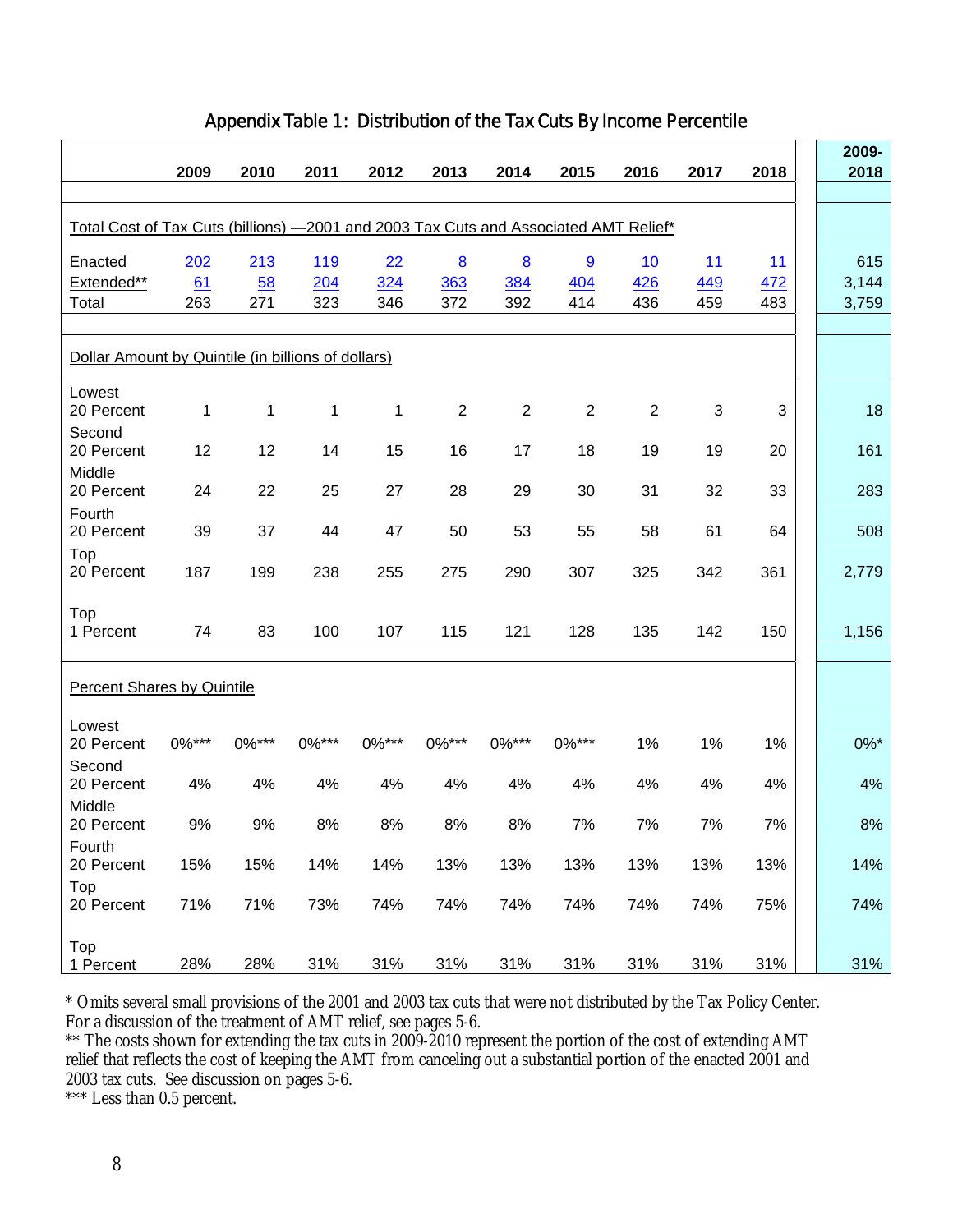|                                                                                      | 2009 | 2010 | 2011 | 2012 | 2013             | 2014 | 2015 | 2016 | 2017 | 2018 | 2009-<br>2018 |
|--------------------------------------------------------------------------------------|------|------|------|------|------------------|------|------|------|------|------|---------------|
| Total Cost of Tax Cuts (billions) -2001 and 2003 Tax Cuts and Associated AMT Relief* |      |      |      |      |                  |      |      |      |      |      |               |
|                                                                                      |      |      |      |      |                  |      |      |      |      |      |               |
| Enacted                                                                              | 202  | 213  | 119  | 22   | $\boldsymbol{8}$ | 8    | 9    | 10   | 11   | 11   | 615           |
| Extended**                                                                           | 61   | 58   | 204  | 324  | 363              | 384  | 404  | 426  | 449  | 472  | 3,144         |
| Total                                                                                | 263  | 271  | 323  | 346  | 372              | 392  | 414  | 436  | 459  | 483  | 3,759         |
|                                                                                      |      |      |      |      |                  |      |      |      |      |      |               |
| Dollar Amount by Income Class (billions)                                             |      |      |      |      |                  |      |      |      |      |      |               |
| <b>Below</b>                                                                         |      |      |      |      |                  |      |      |      |      |      |               |
| \$50,000***                                                                          | 40   | 35   | 40   | 42   | 44               | 45   | 46   | 47   | 48   | 49   | 448           |
| <b>Below</b>                                                                         |      |      |      |      |                  |      |      |      |      |      |               |
| \$100,000                                                                            | 93   | 83   | 97   | 102  | 107              | 110  | 113  | 116  | 119  | 122  | 1,061         |
| Above<br>\$100,000                                                                   | 170  | 188  | 225  | 243  | 264              | 281  | 299  | 319  | 339  | 359  | 2,687         |
| Above                                                                                |      |      |      |      |                  |      |      |      |      |      |               |
| \$200,000                                                                            | 105  | 122  | 146  | 157  | 170              | 181  | 193  | 205  | 217  | 230  | 1,726         |
| Above                                                                                |      |      |      |      |                  |      |      |      |      |      |               |
| \$500,000                                                                            | 69   | 80   | 95   | 103  | 111              | 118  | 126  | 133  | 141  | 149  | 1,126         |
| Above                                                                                |      |      |      |      |                  |      |      |      |      |      |               |
| \$1 million                                                                          | 52   | 59   | 70   | 76   | 82               | 87   | 92   | 97   | 103  | 109  | 825           |
|                                                                                      |      |      |      |      |                  |      |      |      |      |      |               |
| <b>Percent Shares by Income Class</b>                                                |      |      |      |      |                  |      |      |      |      |      |               |
| <b>Below</b>                                                                         |      |      |      |      |                  |      |      |      |      |      |               |
| \$50,000                                                                             | 15%  | 15%  | 13%  | 13%  | 12%              | 12%  | 12%  | 11%  | 11%  | 11%  | 12%           |
| <b>Below</b>                                                                         |      |      |      |      |                  |      |      |      |      |      |               |
| \$100,000                                                                            | 35%  | 35%  | 31%  | 30%  | 29%              | 29%  | 28%  | 27%  | 27%  | 26%  | 29%           |
| Above                                                                                |      |      |      |      |                  |      |      |      |      |      |               |
| \$100,000                                                                            | 65%  | 65%  | 69%  | 70%  | 70%              | 71%  | 72%  | 72%  | 73%  | 74%  | 71%           |
| Above                                                                                |      |      |      |      |                  |      |      |      |      |      |               |
| \$200,000                                                                            | 40%  | 40%  | 45%  | 45%  | 46%              | 46%  | 46%  | 47%  | 47%  | 47%  | 45%           |
| Above                                                                                |      |      |      |      |                  |      |      |      |      |      |               |
| \$500,000                                                                            | 26%  | 26%  | 29%  | 30%  | 30%              | 30%  | 30%  | 30%  | 31%  | 31%  | 30%           |
| Above<br>\$1 million                                                                 | 20%  | 20%  | 22%  | 22%  | 22%              | 22%  | 22%  | 22%  | 22%  | 22%  | 22%           |

## Appendix Table 2: Distribution of the Tax Cuts by Dollar Income Class

\* Omits several small provisions of the 2001 and 2003 tax cuts that were not distributed by the Tax Policy Center. For a discussion of the treatment of AMT relief, see pages 5-6.

\*\* The costs shown for extending the tax cuts in 2009-2010 represent the portion of the cost of extending AMT relief that reflects the cost of keeping the AMT from canceling out a substantial portion of the enacted 2001 and 2003 tax cuts. See discussion on pages 5-6.

\*\*\* Income classes are expressed in 2006 dollars. Households with incomes below \$50,000 comprise about 60 percent of the population, while households with incomes below \$100,000 comprise about 84 percent of the